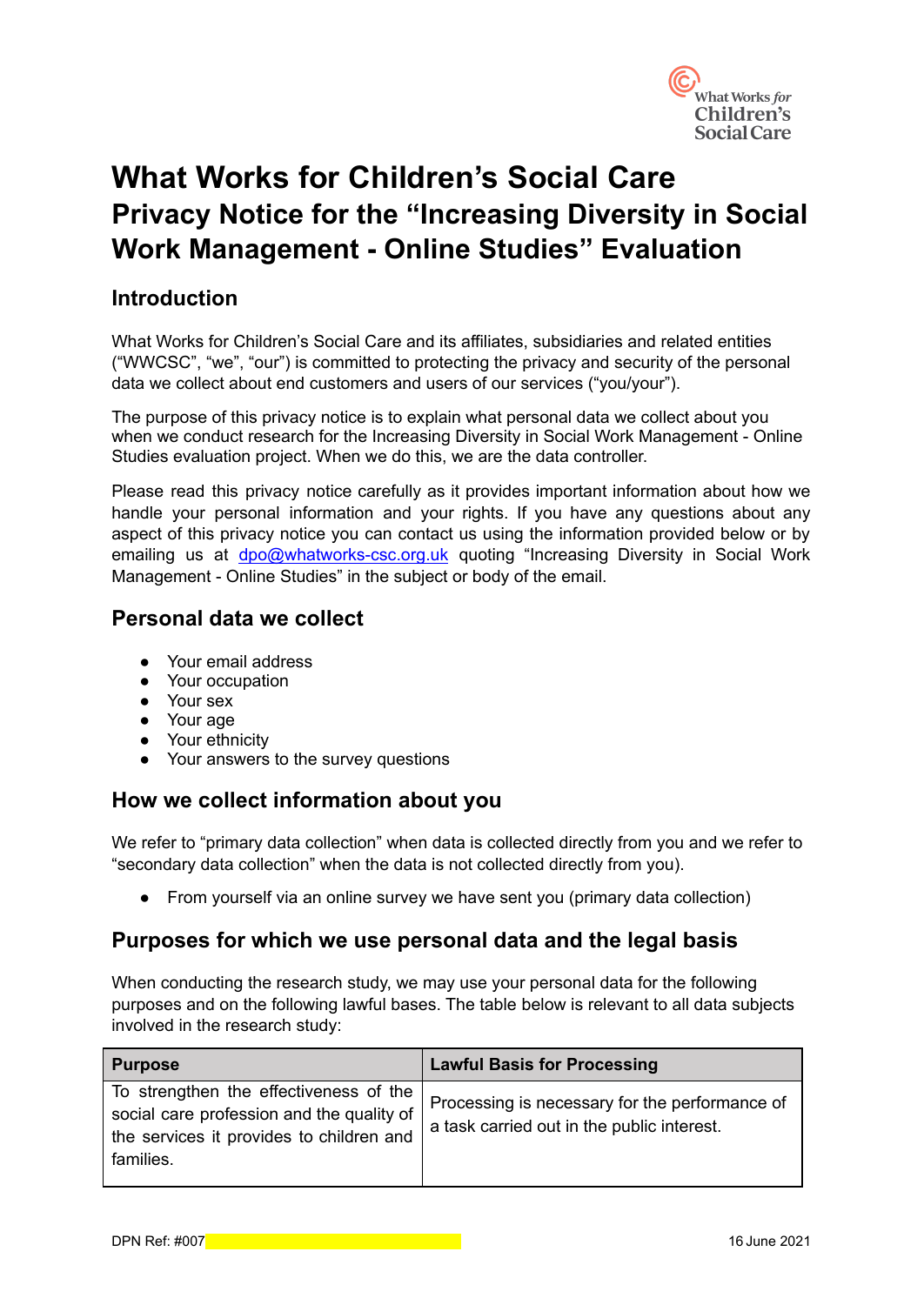

| To analyse the outcome of a<br>recruitment based survey within the<br>Social Care Sector.                                                                                                                                          |                                                                                                                                                                                                                                                                                                                                                              |
|------------------------------------------------------------------------------------------------------------------------------------------------------------------------------------------------------------------------------------|--------------------------------------------------------------------------------------------------------------------------------------------------------------------------------------------------------------------------------------------------------------------------------------------------------------------------------------------------------------|
| To be able to send you a voucher for<br>your participation in the survey. (Email<br>Address only which is not used as part<br>of the survey and is separated from the<br>survey data upon extraction from the<br>survey platform.) | The lawful basis we shall be relying on is the<br>legitimate interest of the Data Controller. Where<br>we rely on our legitimate interests, we will<br>always make sure that we balance these<br>interests against your rights.                                                                                                                              |
| To capture demographic data for the<br>purposes of the analysis. In this case<br>Ethnicity.                                                                                                                                        | We shall rely on consent for this action where<br>consent is given voluntarily when you decide to<br>answer this specific survey question. It is clearly<br>stated before you participate in the survey that if<br>you do not wish to give your consent for special<br>category data (Ethnicity) to be analysed you<br>should not participate in the survey. |

### **Sharing your data**

It is unlikely that we'll ever share your personal data outside the UK. If, however, it becomes necessary for the purposes of conducting our research we will only share it with organisations in countries benefiting from a European Commission adequacy decision or on the basis of Standard Contractual Clauses approved by the European Commission (both of which are recognised by the UK) which contractually oblige the recipient to process and protect your personal data to the standard expected within the UK.

Any data shared with the below categories of recipients is the minimum necessary for the task they have been instructed to carry out on our behalf or in conjunction with us. Each category of recipient is subject to pre-approved review to ensure comparative technical and organisational measure for keeping the data secure.

- 1. Pre-approved online survey platform providers.
- 2. Archiving location within the Office of National Statistics ("ONS") 'Secure Research Service' (de-identified anonymous data only).

As with our other projects, we anticipate that the anonymised research data (all data other than email address) shall be transferred to our secure data archive. This archive is hosted and stored by the Office of National Statistics ("ONS") 'Secure Research Service' on our behalf, we are the data controller and access to any data stored within the archive is controlled by the ONS and WWCSC only. Further information on how the ONS SRS keep data secure can be found by following this [link](https://www.ons.gov.uk/aboutus/whatwedo/statistics/requestingstatistics/approvedresearcherscheme#:~:text=The%20Office%20for%20National%20Statistics,projects%20for%20the%20public%20good.&text=The%20framework%20is%20a%20set,secure%20labs%2C%20including%20the%20ONS.).

There may be scenarios where we are subject to a legal obligation to disclose or share your personal data, such as with law enforcement agencies, regulatory bodies or public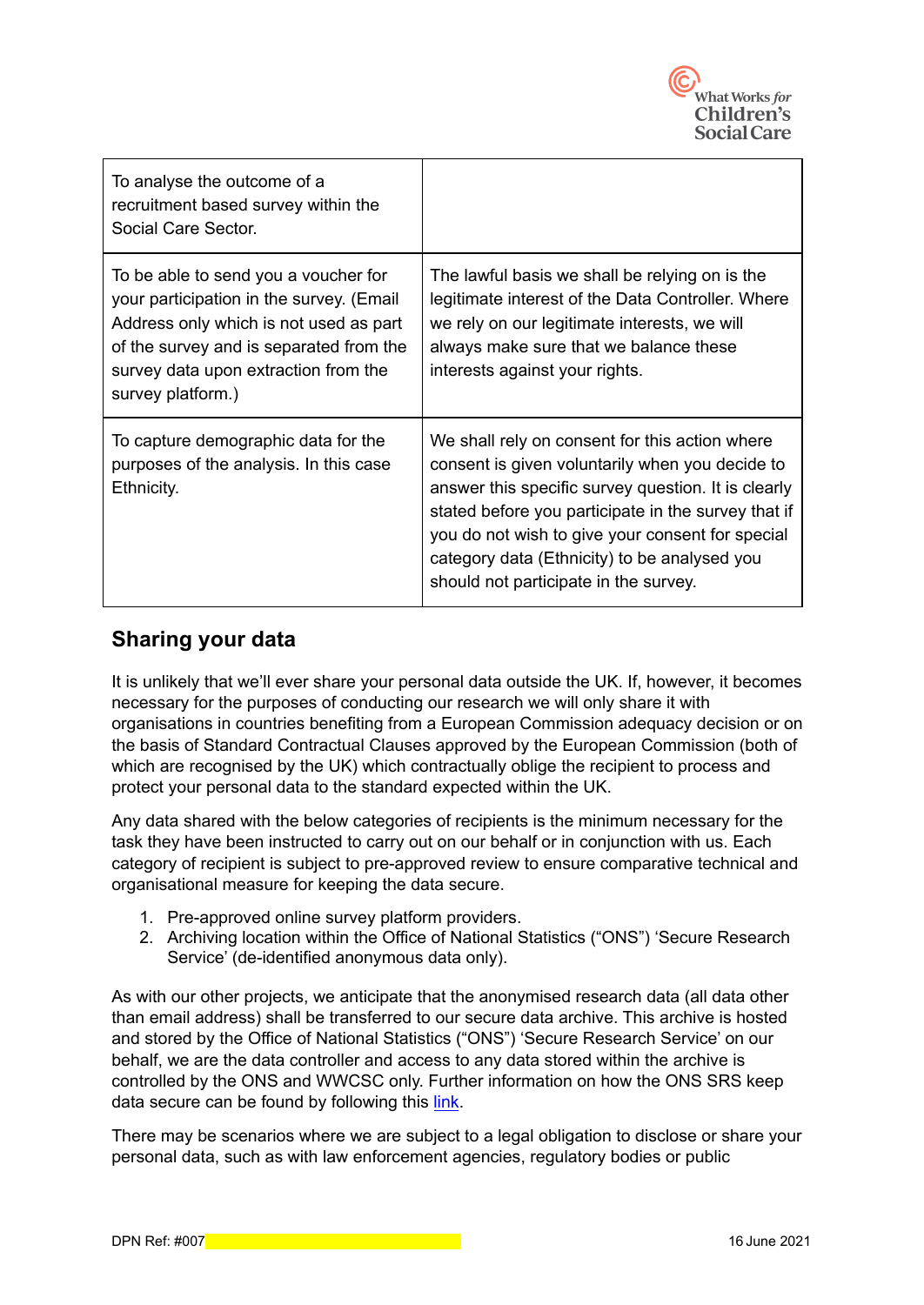

authorities in order to prevent or detect crime. We will only ever disclose your personal data to these third parties to the extent we are required to do so by law.

We may also share your personal data if we choose to sell, transfer, or merge parts of our business and/or group, or our assets in the future. Or we may seek to acquire other businesses or merge with them. During any such process, we may share your data with other parties. We will only do this if they agree to keep your data safe and private. If a change to our group happens, then other parties may use your data in the same way as set out in this notice.

### **How long we keep your data**

Data shall be reduced, redacted, de-identified and deleted at appropriate times so we remain the minimum amount of data possible throughout the research study. This includes removing email addresses from the downloaded survey data upon download so they can never be re-associated with each other therefore making the survey data extract anonymous.

Once email addresses have been used to send vouchers to you we shall retain your email address and any correspondence with you for a further two months from the point the voucher has been sent to you for the purpose of resolution of any issues that may occur.

Email addresses shall remain within the pre-approved survey supplier platform, which has limited access, for the duration of the survey and upto 6 months after the survey has been closed down and is over. This survey is due to complete in August 2021 although due to the nature of research and the requirement to capture a certain volume of data this may be extended by upto 12 months. At this point the data shall be deleted from the survey platform provider.

The remaining survey data which has been extracted is non-identifiable, anonymised data at the point any email addresses have been removed from the extract.

Archived data within the ONS 'Secure Research Service' shall remain in an anonymised form within the archive for an indefinite period of time.

#### **How we protect your data**

We implement appropriate technical and organisational measures to protect data that we process from unauthorised disclosure, use, alteration or destruction. Data protection assessments are conducted for each research project and all recipients of data used within any research data.

Your information is securely stored on a dedicated drive, and access is controlled by WWCSC's secure access policy for the duration of the research study period.

We will always keep these under review to make sure that the measures we have implemented remain appropriate.

Any personal data is not subject to any automated decision-making.

### **Your rights and options**

You have the following rights in respect of your personal data: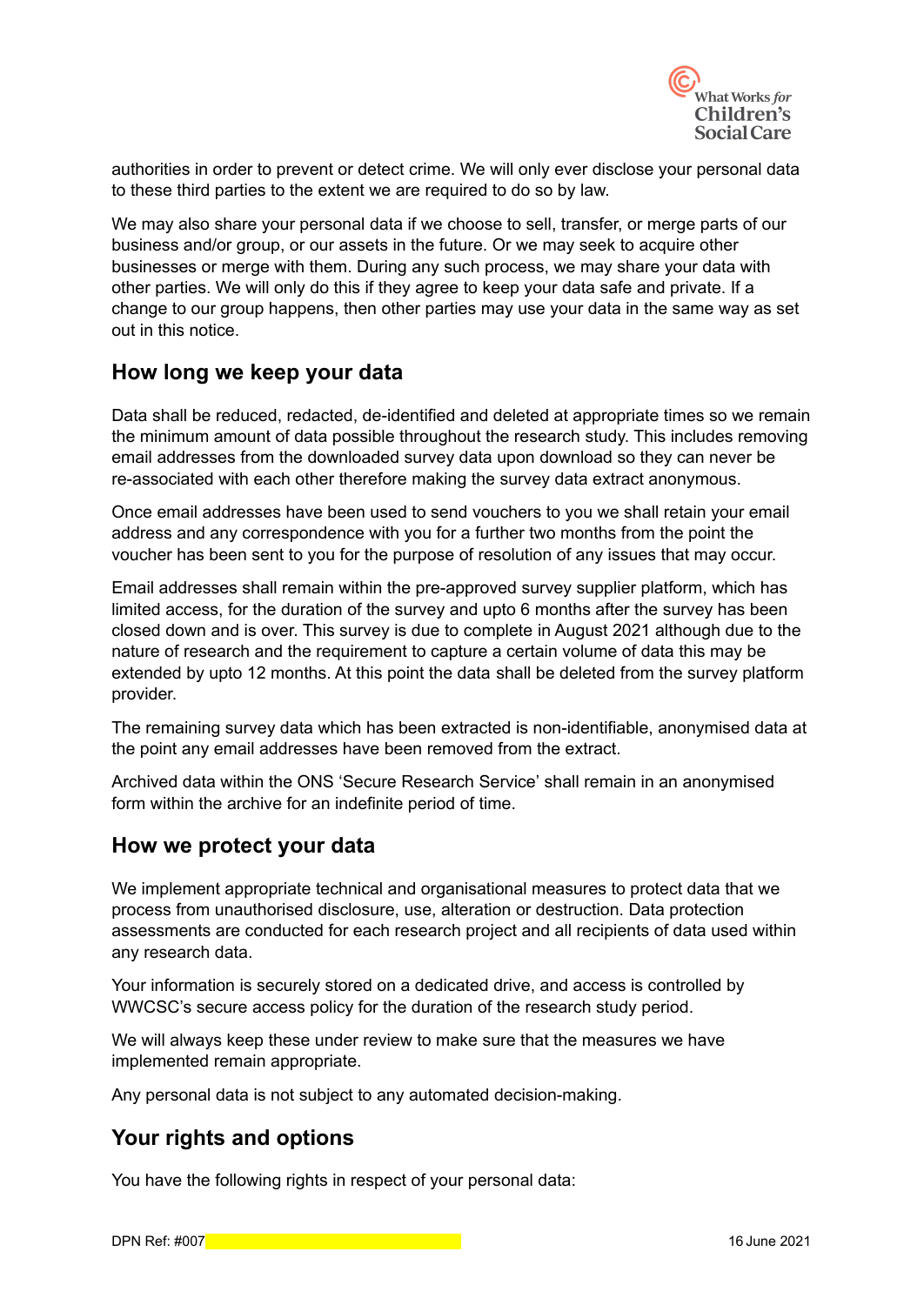

- You have the right of access to your personal data and can request copies of it and information about our processing of it.
- If the personal data we hold about you is incorrect or incomplete, you can ask us to rectify or add to it.
- Where we are using your personal data with your consent, you can withdraw your consent at any time.
- Where we are using your personal information because it is in our legitimate interests to do so, you can object to us using it this way.
- Where we are using your personal data for direct marketing, including profiling for direct marketing purposes, you can object to us doing so.
- You can ask us to restrict the use of your personal data if:
	- o It is not accurate,
	- o It has been used unlawfully but you do not want us to delete it,
	- o We do not need it any-more, but you want us to keep it for use in legal claims, or
	- o if you have already asked us to stop using your data but you are waiting to receive confirmation from us as to whether we can comply with your request.
- In some circumstances you can compel us to erase your personal data and request a machine-readable copy of your personal data to transfer to another service provider.
- You have the right not to be subject to a decision based solely on automated processing (including profiling) that produces legal effects concerning you or similarly significantly affects you.

You will not have to pay a fee to access your personal data (or to exercise any of the other rights). However, we may charge a reasonable fee if your request for access is clearly unfounded or excessive. Alternatively, we may refuse to comply with the request in such circumstances.

If you wish to exercise your rights, please contact us at [dpo@whatworks-csc.org.uk.](mailto:dpo@whatworks-csc.org.uk)

### **How to Complain**

You can also lodge a complaint with the Information Commissioner's Office. They can be contacted using the information provided at:

Information Commissioner's Office Wycliffe House Water Lane Wilmslow Cheshire SK9 5AF

Helpline number: 0303 123 1113 ICO website: <https://ico.org.uk/concerns/>.

### **Contact us**

If you have any questions, or wish to exercise any of your rights, then you can contact:

Project: Increasing Diversity in Social Work Management - Online Studies